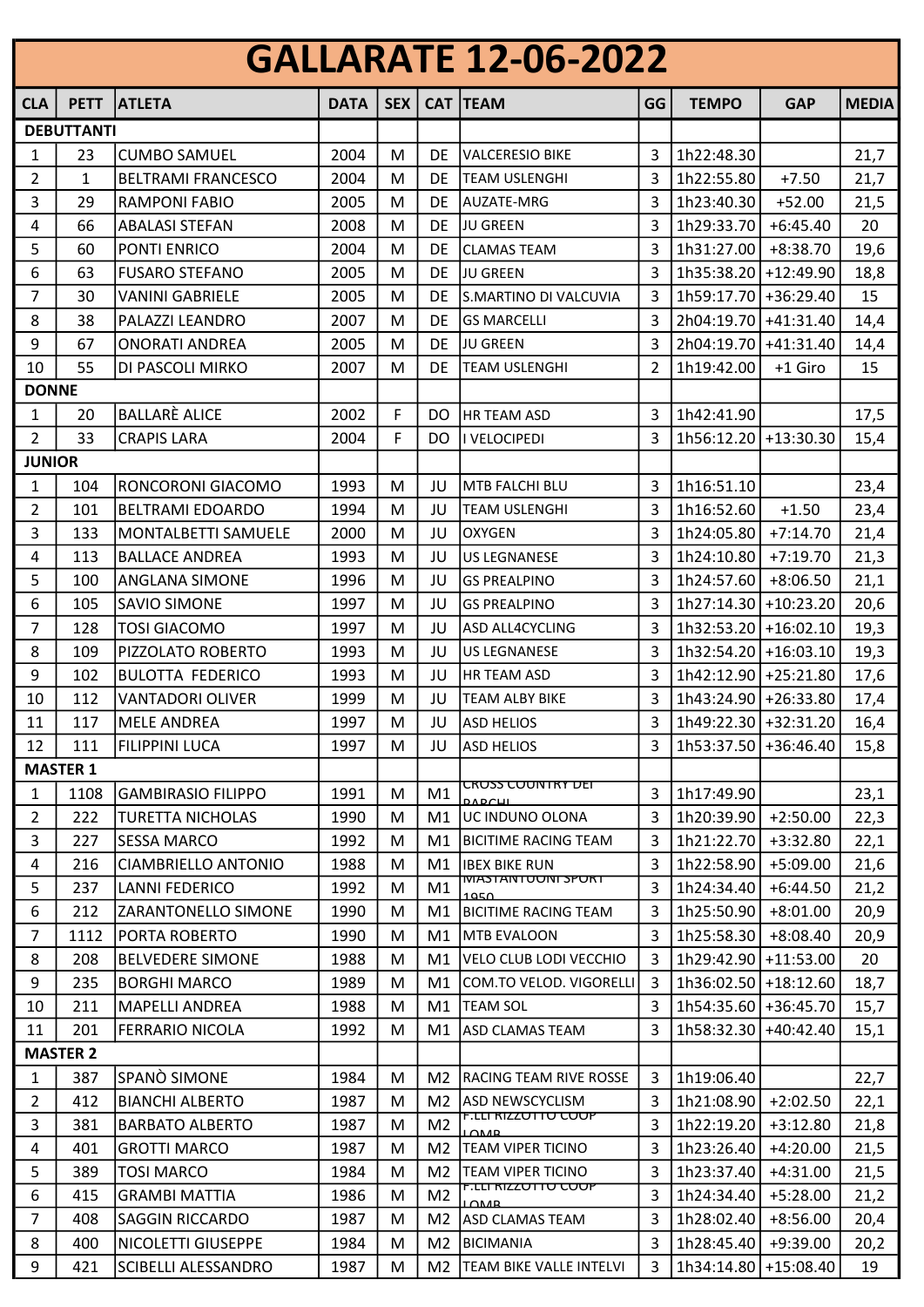| 402<br>3<br>1h34:18.10 + 15:11.70<br>10<br><b>CAPELLI FULVIO</b><br>1986<br>19<br>M <sub>2</sub><br>HR TEAM ASD<br>3<br>11<br>422<br><b>SALVADOR MARCO</b><br><b>TEAM VIPER TICINO</b><br>1h39:43.50 +20:37.10<br>18<br>1983<br>M<br>M <sub>2</sub><br>12<br>3<br>391<br><b>MARAN DANIELE</b><br>1983<br>1h42:20.50 + 23:14.10<br>17,5<br>M<br>M <sub>2</sub><br>LORIS BIKE PRO TEAM<br>13<br>392<br><b>BARBIERI FABIO</b><br>1985<br>M <sub>2</sub><br>3<br>1h42:46.50 +23:40.10<br>17,5<br>M<br><b>AIRBIKE CRAL</b><br>1h48:03.70 +28:57.30<br>14<br>386<br><b>RUBINO GUIDO</b><br>1983<br><b>ASD COMPACT TEAM</b><br>3<br>16,6<br>M<br>M <sub>2</sub><br>15<br>383<br>DIMAGLI ROSARIO<br>1983<br>M <sub>2</sub><br><b>ASD MTB BIKERS ERCHIE</b><br>2<br>1h10:46.80<br>+1 Giro<br>16,9<br>M<br><b>MASTER 3</b><br>23,6<br>1<br>574<br>AGRINI ALESSANDRO<br>1980<br>ASD QUELLI DELLA BIKE<br>3<br>1h16:03.30<br>M<br>M <sub>3</sub><br>3<br>23,3<br>2<br>562<br><b>GRECO ROSARIO</b><br>1981<br>M <sub>3</sub><br><b>VELO CLUB CAPRIASCA</b><br>1h17:08.00<br>$+1:04.70$<br>M<br>3<br>598<br>D'AMBROS GIANLUCA<br>3<br>1h19:09.20<br>$+3:05.90$<br>22,7<br>1980<br>M<br>M <sub>3</sub><br>UC INDUNO OLONA<br>3<br>1h19:59.00<br>$+3:55.70$<br>22,5<br>4<br>621<br>SANTACUOCE LEOPOLDO<br>1978<br>M <sub>3</sub><br>LORIS BIKE PRO TEAM<br>M<br>5<br>$\overline{3}$<br>573<br>VANZULLI MASSIMILIANO<br>1981<br>1h21:16.50<br>$+5:13.20$<br>M<br>M <sub>3</sub><br><b>COMOLAKE TEAM</b><br>22,1<br>6<br>3<br>1h21:31.20<br>22<br>615<br>$+5:27.90$<br><b>SCALA ANDREA</b><br>1979<br>M<br>M <sub>3</sub><br><b>TEAM VIPER TICINO</b><br><u>IVITB CINGHIOS RACING</u><br>7<br>3<br>M <sub>3</sub><br>1h22:16.00<br>$+6:12.70$<br>21,8<br>616<br><b>CONTRIBUNALE FABIO</b><br>1982<br>M<br><b>TEAM</b><br>3<br>$+6:37.70$<br>8<br>587<br><b>CRAPIS JIMMY</b><br>1982<br>1h22:41.00<br>21,7<br>M<br>M <sub>3</sub><br>UC INDUNO OLONA<br><u>F.LLI RIZZUTTU CUUP</u><br>9<br>3<br>1h24:44.70<br>625<br><b>BRUSCHI GIANLCA</b><br>1979<br>M <sub>3</sub><br>$+8:41.40$<br>21,2<br>M<br>10<br>602<br>SALMOIRAGHI DIEGO<br>1981<br><b>CLAMAS TEAM</b><br>3<br>1h25:29.40<br>$+9:26.10$<br>21<br>M<br>M <sub>3</sub><br>3<br>11<br>623<br><b>FERIOLI LUCA</b><br>1980<br>1h27:04.70 +11:01.40<br>20,6<br>M<br>M <sub>3</sub><br><b>SC CRENNESE</b><br>3<br>1h27:22.90 +11:19.60<br>12<br>622<br>PEREGO LUCA<br>1981<br><b>SC CRENNESE</b><br>20,5<br>M<br>M <sub>3</sub><br><u>F.LLI RIZZUTTU CUUP</u><br>3<br>20<br>13<br>M <sub>3</sub><br>1h29:39.60 +13:36.30<br>624<br><b>MARANGON MATTEO</b><br>1981<br>M<br>0000<br>566<br>3<br>1h30:04.90 +14:01.60<br>19,9<br>14<br><b>CIOLLI THOMAS</b><br>1980<br>M<br>M <sub>3</sub><br><b>US LEGNANESE</b><br>3<br>1h30:10.40   +14:07.10<br>19,9<br>15<br>627<br>1981<br>M <sub>3</sub><br><b>MARTINI CRISTIAN</b><br>M<br><b>AMATORI VELO LAINATE</b><br>1979<br>3<br>1h35:54.60 +19:51.30<br>18,7<br>16<br>626<br><b>CUTRI FRANCESCO</b><br>M <sub>3</sub><br><b>SC CASSANESE</b><br>M<br>568<br>17<br>DI PATTI DANIELE<br>1980<br><b>IBEX BIKE RUN</b><br>3<br>2h00:50.90 +44:47.60<br>M<br>M <sub>3</sub><br>14,8<br>18<br>$\overline{2}$<br>575<br>58:50.90<br>20,3<br>PASQUALI FABIO<br>1978<br>M <sub>3</sub><br>AMICI ACSI CICLISMO BS<br>+1 Giro<br>M<br><b>MASTER 4</b><br>3<br>1h15:18.40<br>23,9<br>1<br>748<br><b>TACCHINARDI GABRIELE</b><br>1973<br>M<br><b>BIKE E RUN CREMA</b><br>M4<br>2<br>809<br>3<br>1h16:17.70<br>$+59.30$<br>23,5<br>PIERMARTERI ALESSANDRO<br>1973<br>M<br>M4<br><b>BICI TIME RACING TEAM</b><br>3<br>GIAMPÀ SALVATORE<br>3<br>743<br>1974<br><b>HR TEAM ASD</b><br>1h19:03.90<br>$+3:45.50$<br>22,7<br>M<br>M4<br>4<br>780<br><b>TAFFURI STEFANO</b><br>1976<br><b>ASD CLAMAS TEAM</b><br> 1h20:16.10 <br>$+4:57.70$<br>22,4<br>M<br>M4<br>3<br>5<br>1976<br>3<br>1h22:03.60<br>$+6:45.20$<br>773<br><b>GRANATO BENIAMINO</b><br>M4<br><b>ASD ALL4CYCLING</b><br>21,9<br>M<br>6<br>1h22:51.40<br>$+7:33.00$<br>806<br><b>TRENTAROSSI PAOLO</b><br>1975<br><b>GALBIATI SPORT ESPOSITO</b><br>3<br>21,7<br>M<br>M4<br>$\overline{7}$<br>3<br>757<br>MARMORALE MASSIMO<br>1975<br>TEAM BENINI NOVARA<br>1h22:54.90<br>$+7:36.50$<br>21,7<br>M<br>M4<br>3<br>1h23:38.90<br>$+8:20.50$<br>8<br>746<br><b>SARTO VALERIO</b><br>1973<br><b>HR TEAM ASD</b><br>21,5<br>M<br>M4<br>3<br>9<br>783<br><b>SCHIROSI AUGUSTO</b><br><b>GS PREALPINO</b><br>1h24:20.30<br>$+9:01.90$<br>21,3<br>1973<br>M<br>M4<br>3<br>1h25:15.10<br>$+9:56.70$<br>10<br>778<br><b>BONORA MORENO</b><br>1975<br><b>TEAM PREALPINO</b><br>21,1<br>M<br>M4<br>3<br>MILANI STEFANO<br><b>HR TEAM ASD</b><br>1h28:01.10 +12:42.70<br>11<br>744<br>1973<br>M<br>20,4<br>M4<br>12<br><b>FUSARO SIMONE</b><br>3<br>1h29:13.30 +13:54.90<br>811<br>1975<br>ASD LA CA DI RAN<br>20,1<br>M<br>M4<br>3<br>13<br>747<br>1h29:59.50 +14:41.10<br>20<br><b>VECCHIO DAVIDE</b><br>1977<br>M<br>M4<br><b>AGRATE CONTURBIA</b> |
|---------------------------------------------------------------------------------------------------------------------------------------------------------------------------------------------------------------------------------------------------------------------------------------------------------------------------------------------------------------------------------------------------------------------------------------------------------------------------------------------------------------------------------------------------------------------------------------------------------------------------------------------------------------------------------------------------------------------------------------------------------------------------------------------------------------------------------------------------------------------------------------------------------------------------------------------------------------------------------------------------------------------------------------------------------------------------------------------------------------------------------------------------------------------------------------------------------------------------------------------------------------------------------------------------------------------------------------------------------------------------------------------------------------------------------------------------------------------------------------------------------------------------------------------------------------------------------------------------------------------------------------------------------------------------------------------------------------------------------------------------------------------------------------------------------------------------------------------------------------------------------------------------------------------------------------------------------------------------------------------------------------------------------------------------------------------------------------------------------------------------------------------------------------------------------------------------------------------------------------------------------------------------------------------------------------------------------------------------------------------------------------------------------------------------------------------------------------------------------------------------------------------------------------------------------------------------------------------------------------------------------------------------------------------------------------------------------------------------------------------------------------------------------------------------------------------------------------------------------------------------------------------------------------------------------------------------------------------------------------------------------------------------------------------------------------------------------------------------------------------------------------------------------------------------------------------------------------------------------------------------------------------------------------------------------------------------------------------------------------------------------------------------------------------------------------------------------------------------------------------------------------------------------------------------------------------------------------------------------------------------------------------------------------------------------------------------------------------------------------------------------------------------------------------------------------------------------------------------------------------------------------------------------------------------------------------------------------------------------------------------------------------------------------------------------------------------------------------------------------------------------------------------------------------------------------------------------------------------------------------------------------------------------------------------------------------------------------------------------------------------------------------------------------------------------------------------------------------------------------------------------------------------------------------------------------------------------------------------------------------------------------------------------------------------------------------------------------------------------------------------------------------------------------------------------------------------------------------------------------------------------------------------------------------------------------------------------------|
|                                                                                                                                                                                                                                                                                                                                                                                                                                                                                                                                                                                                                                                                                                                                                                                                                                                                                                                                                                                                                                                                                                                                                                                                                                                                                                                                                                                                                                                                                                                                                                                                                                                                                                                                                                                                                                                                                                                                                                                                                                                                                                                                                                                                                                                                                                                                                                                                                                                                                                                                                                                                                                                                                                                                                                                                                                                                                                                                                                                                                                                                                                                                                                                                                                                                                                                                                                                                                                                                                                                                                                                                                                                                                                                                                                                                                                                                                                                                                                                                                                                                                                                                                                                                                                                                                                                                                                                                                                                                                                                                                                                                                                                                                                                                                                                                                                                                                                                                                               |
|                                                                                                                                                                                                                                                                                                                                                                                                                                                                                                                                                                                                                                                                                                                                                                                                                                                                                                                                                                                                                                                                                                                                                                                                                                                                                                                                                                                                                                                                                                                                                                                                                                                                                                                                                                                                                                                                                                                                                                                                                                                                                                                                                                                                                                                                                                                                                                                                                                                                                                                                                                                                                                                                                                                                                                                                                                                                                                                                                                                                                                                                                                                                                                                                                                                                                                                                                                                                                                                                                                                                                                                                                                                                                                                                                                                                                                                                                                                                                                                                                                                                                                                                                                                                                                                                                                                                                                                                                                                                                                                                                                                                                                                                                                                                                                                                                                                                                                                                                               |
|                                                                                                                                                                                                                                                                                                                                                                                                                                                                                                                                                                                                                                                                                                                                                                                                                                                                                                                                                                                                                                                                                                                                                                                                                                                                                                                                                                                                                                                                                                                                                                                                                                                                                                                                                                                                                                                                                                                                                                                                                                                                                                                                                                                                                                                                                                                                                                                                                                                                                                                                                                                                                                                                                                                                                                                                                                                                                                                                                                                                                                                                                                                                                                                                                                                                                                                                                                                                                                                                                                                                                                                                                                                                                                                                                                                                                                                                                                                                                                                                                                                                                                                                                                                                                                                                                                                                                                                                                                                                                                                                                                                                                                                                                                                                                                                                                                                                                                                                                               |
|                                                                                                                                                                                                                                                                                                                                                                                                                                                                                                                                                                                                                                                                                                                                                                                                                                                                                                                                                                                                                                                                                                                                                                                                                                                                                                                                                                                                                                                                                                                                                                                                                                                                                                                                                                                                                                                                                                                                                                                                                                                                                                                                                                                                                                                                                                                                                                                                                                                                                                                                                                                                                                                                                                                                                                                                                                                                                                                                                                                                                                                                                                                                                                                                                                                                                                                                                                                                                                                                                                                                                                                                                                                                                                                                                                                                                                                                                                                                                                                                                                                                                                                                                                                                                                                                                                                                                                                                                                                                                                                                                                                                                                                                                                                                                                                                                                                                                                                                                               |
|                                                                                                                                                                                                                                                                                                                                                                                                                                                                                                                                                                                                                                                                                                                                                                                                                                                                                                                                                                                                                                                                                                                                                                                                                                                                                                                                                                                                                                                                                                                                                                                                                                                                                                                                                                                                                                                                                                                                                                                                                                                                                                                                                                                                                                                                                                                                                                                                                                                                                                                                                                                                                                                                                                                                                                                                                                                                                                                                                                                                                                                                                                                                                                                                                                                                                                                                                                                                                                                                                                                                                                                                                                                                                                                                                                                                                                                                                                                                                                                                                                                                                                                                                                                                                                                                                                                                                                                                                                                                                                                                                                                                                                                                                                                                                                                                                                                                                                                                                               |
|                                                                                                                                                                                                                                                                                                                                                                                                                                                                                                                                                                                                                                                                                                                                                                                                                                                                                                                                                                                                                                                                                                                                                                                                                                                                                                                                                                                                                                                                                                                                                                                                                                                                                                                                                                                                                                                                                                                                                                                                                                                                                                                                                                                                                                                                                                                                                                                                                                                                                                                                                                                                                                                                                                                                                                                                                                                                                                                                                                                                                                                                                                                                                                                                                                                                                                                                                                                                                                                                                                                                                                                                                                                                                                                                                                                                                                                                                                                                                                                                                                                                                                                                                                                                                                                                                                                                                                                                                                                                                                                                                                                                                                                                                                                                                                                                                                                                                                                                                               |
|                                                                                                                                                                                                                                                                                                                                                                                                                                                                                                                                                                                                                                                                                                                                                                                                                                                                                                                                                                                                                                                                                                                                                                                                                                                                                                                                                                                                                                                                                                                                                                                                                                                                                                                                                                                                                                                                                                                                                                                                                                                                                                                                                                                                                                                                                                                                                                                                                                                                                                                                                                                                                                                                                                                                                                                                                                                                                                                                                                                                                                                                                                                                                                                                                                                                                                                                                                                                                                                                                                                                                                                                                                                                                                                                                                                                                                                                                                                                                                                                                                                                                                                                                                                                                                                                                                                                                                                                                                                                                                                                                                                                                                                                                                                                                                                                                                                                                                                                                               |
|                                                                                                                                                                                                                                                                                                                                                                                                                                                                                                                                                                                                                                                                                                                                                                                                                                                                                                                                                                                                                                                                                                                                                                                                                                                                                                                                                                                                                                                                                                                                                                                                                                                                                                                                                                                                                                                                                                                                                                                                                                                                                                                                                                                                                                                                                                                                                                                                                                                                                                                                                                                                                                                                                                                                                                                                                                                                                                                                                                                                                                                                                                                                                                                                                                                                                                                                                                                                                                                                                                                                                                                                                                                                                                                                                                                                                                                                                                                                                                                                                                                                                                                                                                                                                                                                                                                                                                                                                                                                                                                                                                                                                                                                                                                                                                                                                                                                                                                                                               |
|                                                                                                                                                                                                                                                                                                                                                                                                                                                                                                                                                                                                                                                                                                                                                                                                                                                                                                                                                                                                                                                                                                                                                                                                                                                                                                                                                                                                                                                                                                                                                                                                                                                                                                                                                                                                                                                                                                                                                                                                                                                                                                                                                                                                                                                                                                                                                                                                                                                                                                                                                                                                                                                                                                                                                                                                                                                                                                                                                                                                                                                                                                                                                                                                                                                                                                                                                                                                                                                                                                                                                                                                                                                                                                                                                                                                                                                                                                                                                                                                                                                                                                                                                                                                                                                                                                                                                                                                                                                                                                                                                                                                                                                                                                                                                                                                                                                                                                                                                               |
|                                                                                                                                                                                                                                                                                                                                                                                                                                                                                                                                                                                                                                                                                                                                                                                                                                                                                                                                                                                                                                                                                                                                                                                                                                                                                                                                                                                                                                                                                                                                                                                                                                                                                                                                                                                                                                                                                                                                                                                                                                                                                                                                                                                                                                                                                                                                                                                                                                                                                                                                                                                                                                                                                                                                                                                                                                                                                                                                                                                                                                                                                                                                                                                                                                                                                                                                                                                                                                                                                                                                                                                                                                                                                                                                                                                                                                                                                                                                                                                                                                                                                                                                                                                                                                                                                                                                                                                                                                                                                                                                                                                                                                                                                                                                                                                                                                                                                                                                                               |
|                                                                                                                                                                                                                                                                                                                                                                                                                                                                                                                                                                                                                                                                                                                                                                                                                                                                                                                                                                                                                                                                                                                                                                                                                                                                                                                                                                                                                                                                                                                                                                                                                                                                                                                                                                                                                                                                                                                                                                                                                                                                                                                                                                                                                                                                                                                                                                                                                                                                                                                                                                                                                                                                                                                                                                                                                                                                                                                                                                                                                                                                                                                                                                                                                                                                                                                                                                                                                                                                                                                                                                                                                                                                                                                                                                                                                                                                                                                                                                                                                                                                                                                                                                                                                                                                                                                                                                                                                                                                                                                                                                                                                                                                                                                                                                                                                                                                                                                                                               |
|                                                                                                                                                                                                                                                                                                                                                                                                                                                                                                                                                                                                                                                                                                                                                                                                                                                                                                                                                                                                                                                                                                                                                                                                                                                                                                                                                                                                                                                                                                                                                                                                                                                                                                                                                                                                                                                                                                                                                                                                                                                                                                                                                                                                                                                                                                                                                                                                                                                                                                                                                                                                                                                                                                                                                                                                                                                                                                                                                                                                                                                                                                                                                                                                                                                                                                                                                                                                                                                                                                                                                                                                                                                                                                                                                                                                                                                                                                                                                                                                                                                                                                                                                                                                                                                                                                                                                                                                                                                                                                                                                                                                                                                                                                                                                                                                                                                                                                                                                               |
|                                                                                                                                                                                                                                                                                                                                                                                                                                                                                                                                                                                                                                                                                                                                                                                                                                                                                                                                                                                                                                                                                                                                                                                                                                                                                                                                                                                                                                                                                                                                                                                                                                                                                                                                                                                                                                                                                                                                                                                                                                                                                                                                                                                                                                                                                                                                                                                                                                                                                                                                                                                                                                                                                                                                                                                                                                                                                                                                                                                                                                                                                                                                                                                                                                                                                                                                                                                                                                                                                                                                                                                                                                                                                                                                                                                                                                                                                                                                                                                                                                                                                                                                                                                                                                                                                                                                                                                                                                                                                                                                                                                                                                                                                                                                                                                                                                                                                                                                                               |
|                                                                                                                                                                                                                                                                                                                                                                                                                                                                                                                                                                                                                                                                                                                                                                                                                                                                                                                                                                                                                                                                                                                                                                                                                                                                                                                                                                                                                                                                                                                                                                                                                                                                                                                                                                                                                                                                                                                                                                                                                                                                                                                                                                                                                                                                                                                                                                                                                                                                                                                                                                                                                                                                                                                                                                                                                                                                                                                                                                                                                                                                                                                                                                                                                                                                                                                                                                                                                                                                                                                                                                                                                                                                                                                                                                                                                                                                                                                                                                                                                                                                                                                                                                                                                                                                                                                                                                                                                                                                                                                                                                                                                                                                                                                                                                                                                                                                                                                                                               |
|                                                                                                                                                                                                                                                                                                                                                                                                                                                                                                                                                                                                                                                                                                                                                                                                                                                                                                                                                                                                                                                                                                                                                                                                                                                                                                                                                                                                                                                                                                                                                                                                                                                                                                                                                                                                                                                                                                                                                                                                                                                                                                                                                                                                                                                                                                                                                                                                                                                                                                                                                                                                                                                                                                                                                                                                                                                                                                                                                                                                                                                                                                                                                                                                                                                                                                                                                                                                                                                                                                                                                                                                                                                                                                                                                                                                                                                                                                                                                                                                                                                                                                                                                                                                                                                                                                                                                                                                                                                                                                                                                                                                                                                                                                                                                                                                                                                                                                                                                               |
|                                                                                                                                                                                                                                                                                                                                                                                                                                                                                                                                                                                                                                                                                                                                                                                                                                                                                                                                                                                                                                                                                                                                                                                                                                                                                                                                                                                                                                                                                                                                                                                                                                                                                                                                                                                                                                                                                                                                                                                                                                                                                                                                                                                                                                                                                                                                                                                                                                                                                                                                                                                                                                                                                                                                                                                                                                                                                                                                                                                                                                                                                                                                                                                                                                                                                                                                                                                                                                                                                                                                                                                                                                                                                                                                                                                                                                                                                                                                                                                                                                                                                                                                                                                                                                                                                                                                                                                                                                                                                                                                                                                                                                                                                                                                                                                                                                                                                                                                                               |
|                                                                                                                                                                                                                                                                                                                                                                                                                                                                                                                                                                                                                                                                                                                                                                                                                                                                                                                                                                                                                                                                                                                                                                                                                                                                                                                                                                                                                                                                                                                                                                                                                                                                                                                                                                                                                                                                                                                                                                                                                                                                                                                                                                                                                                                                                                                                                                                                                                                                                                                                                                                                                                                                                                                                                                                                                                                                                                                                                                                                                                                                                                                                                                                                                                                                                                                                                                                                                                                                                                                                                                                                                                                                                                                                                                                                                                                                                                                                                                                                                                                                                                                                                                                                                                                                                                                                                                                                                                                                                                                                                                                                                                                                                                                                                                                                                                                                                                                                                               |
|                                                                                                                                                                                                                                                                                                                                                                                                                                                                                                                                                                                                                                                                                                                                                                                                                                                                                                                                                                                                                                                                                                                                                                                                                                                                                                                                                                                                                                                                                                                                                                                                                                                                                                                                                                                                                                                                                                                                                                                                                                                                                                                                                                                                                                                                                                                                                                                                                                                                                                                                                                                                                                                                                                                                                                                                                                                                                                                                                                                                                                                                                                                                                                                                                                                                                                                                                                                                                                                                                                                                                                                                                                                                                                                                                                                                                                                                                                                                                                                                                                                                                                                                                                                                                                                                                                                                                                                                                                                                                                                                                                                                                                                                                                                                                                                                                                                                                                                                                               |
|                                                                                                                                                                                                                                                                                                                                                                                                                                                                                                                                                                                                                                                                                                                                                                                                                                                                                                                                                                                                                                                                                                                                                                                                                                                                                                                                                                                                                                                                                                                                                                                                                                                                                                                                                                                                                                                                                                                                                                                                                                                                                                                                                                                                                                                                                                                                                                                                                                                                                                                                                                                                                                                                                                                                                                                                                                                                                                                                                                                                                                                                                                                                                                                                                                                                                                                                                                                                                                                                                                                                                                                                                                                                                                                                                                                                                                                                                                                                                                                                                                                                                                                                                                                                                                                                                                                                                                                                                                                                                                                                                                                                                                                                                                                                                                                                                                                                                                                                                               |
|                                                                                                                                                                                                                                                                                                                                                                                                                                                                                                                                                                                                                                                                                                                                                                                                                                                                                                                                                                                                                                                                                                                                                                                                                                                                                                                                                                                                                                                                                                                                                                                                                                                                                                                                                                                                                                                                                                                                                                                                                                                                                                                                                                                                                                                                                                                                                                                                                                                                                                                                                                                                                                                                                                                                                                                                                                                                                                                                                                                                                                                                                                                                                                                                                                                                                                                                                                                                                                                                                                                                                                                                                                                                                                                                                                                                                                                                                                                                                                                                                                                                                                                                                                                                                                                                                                                                                                                                                                                                                                                                                                                                                                                                                                                                                                                                                                                                                                                                                               |
|                                                                                                                                                                                                                                                                                                                                                                                                                                                                                                                                                                                                                                                                                                                                                                                                                                                                                                                                                                                                                                                                                                                                                                                                                                                                                                                                                                                                                                                                                                                                                                                                                                                                                                                                                                                                                                                                                                                                                                                                                                                                                                                                                                                                                                                                                                                                                                                                                                                                                                                                                                                                                                                                                                                                                                                                                                                                                                                                                                                                                                                                                                                                                                                                                                                                                                                                                                                                                                                                                                                                                                                                                                                                                                                                                                                                                                                                                                                                                                                                                                                                                                                                                                                                                                                                                                                                                                                                                                                                                                                                                                                                                                                                                                                                                                                                                                                                                                                                                               |
|                                                                                                                                                                                                                                                                                                                                                                                                                                                                                                                                                                                                                                                                                                                                                                                                                                                                                                                                                                                                                                                                                                                                                                                                                                                                                                                                                                                                                                                                                                                                                                                                                                                                                                                                                                                                                                                                                                                                                                                                                                                                                                                                                                                                                                                                                                                                                                                                                                                                                                                                                                                                                                                                                                                                                                                                                                                                                                                                                                                                                                                                                                                                                                                                                                                                                                                                                                                                                                                                                                                                                                                                                                                                                                                                                                                                                                                                                                                                                                                                                                                                                                                                                                                                                                                                                                                                                                                                                                                                                                                                                                                                                                                                                                                                                                                                                                                                                                                                                               |
|                                                                                                                                                                                                                                                                                                                                                                                                                                                                                                                                                                                                                                                                                                                                                                                                                                                                                                                                                                                                                                                                                                                                                                                                                                                                                                                                                                                                                                                                                                                                                                                                                                                                                                                                                                                                                                                                                                                                                                                                                                                                                                                                                                                                                                                                                                                                                                                                                                                                                                                                                                                                                                                                                                                                                                                                                                                                                                                                                                                                                                                                                                                                                                                                                                                                                                                                                                                                                                                                                                                                                                                                                                                                                                                                                                                                                                                                                                                                                                                                                                                                                                                                                                                                                                                                                                                                                                                                                                                                                                                                                                                                                                                                                                                                                                                                                                                                                                                                                               |
|                                                                                                                                                                                                                                                                                                                                                                                                                                                                                                                                                                                                                                                                                                                                                                                                                                                                                                                                                                                                                                                                                                                                                                                                                                                                                                                                                                                                                                                                                                                                                                                                                                                                                                                                                                                                                                                                                                                                                                                                                                                                                                                                                                                                                                                                                                                                                                                                                                                                                                                                                                                                                                                                                                                                                                                                                                                                                                                                                                                                                                                                                                                                                                                                                                                                                                                                                                                                                                                                                                                                                                                                                                                                                                                                                                                                                                                                                                                                                                                                                                                                                                                                                                                                                                                                                                                                                                                                                                                                                                                                                                                                                                                                                                                                                                                                                                                                                                                                                               |
|                                                                                                                                                                                                                                                                                                                                                                                                                                                                                                                                                                                                                                                                                                                                                                                                                                                                                                                                                                                                                                                                                                                                                                                                                                                                                                                                                                                                                                                                                                                                                                                                                                                                                                                                                                                                                                                                                                                                                                                                                                                                                                                                                                                                                                                                                                                                                                                                                                                                                                                                                                                                                                                                                                                                                                                                                                                                                                                                                                                                                                                                                                                                                                                                                                                                                                                                                                                                                                                                                                                                                                                                                                                                                                                                                                                                                                                                                                                                                                                                                                                                                                                                                                                                                                                                                                                                                                                                                                                                                                                                                                                                                                                                                                                                                                                                                                                                                                                                                               |
|                                                                                                                                                                                                                                                                                                                                                                                                                                                                                                                                                                                                                                                                                                                                                                                                                                                                                                                                                                                                                                                                                                                                                                                                                                                                                                                                                                                                                                                                                                                                                                                                                                                                                                                                                                                                                                                                                                                                                                                                                                                                                                                                                                                                                                                                                                                                                                                                                                                                                                                                                                                                                                                                                                                                                                                                                                                                                                                                                                                                                                                                                                                                                                                                                                                                                                                                                                                                                                                                                                                                                                                                                                                                                                                                                                                                                                                                                                                                                                                                                                                                                                                                                                                                                                                                                                                                                                                                                                                                                                                                                                                                                                                                                                                                                                                                                                                                                                                                                               |
|                                                                                                                                                                                                                                                                                                                                                                                                                                                                                                                                                                                                                                                                                                                                                                                                                                                                                                                                                                                                                                                                                                                                                                                                                                                                                                                                                                                                                                                                                                                                                                                                                                                                                                                                                                                                                                                                                                                                                                                                                                                                                                                                                                                                                                                                                                                                                                                                                                                                                                                                                                                                                                                                                                                                                                                                                                                                                                                                                                                                                                                                                                                                                                                                                                                                                                                                                                                                                                                                                                                                                                                                                                                                                                                                                                                                                                                                                                                                                                                                                                                                                                                                                                                                                                                                                                                                                                                                                                                                                                                                                                                                                                                                                                                                                                                                                                                                                                                                                               |
|                                                                                                                                                                                                                                                                                                                                                                                                                                                                                                                                                                                                                                                                                                                                                                                                                                                                                                                                                                                                                                                                                                                                                                                                                                                                                                                                                                                                                                                                                                                                                                                                                                                                                                                                                                                                                                                                                                                                                                                                                                                                                                                                                                                                                                                                                                                                                                                                                                                                                                                                                                                                                                                                                                                                                                                                                                                                                                                                                                                                                                                                                                                                                                                                                                                                                                                                                                                                                                                                                                                                                                                                                                                                                                                                                                                                                                                                                                                                                                                                                                                                                                                                                                                                                                                                                                                                                                                                                                                                                                                                                                                                                                                                                                                                                                                                                                                                                                                                                               |
|                                                                                                                                                                                                                                                                                                                                                                                                                                                                                                                                                                                                                                                                                                                                                                                                                                                                                                                                                                                                                                                                                                                                                                                                                                                                                                                                                                                                                                                                                                                                                                                                                                                                                                                                                                                                                                                                                                                                                                                                                                                                                                                                                                                                                                                                                                                                                                                                                                                                                                                                                                                                                                                                                                                                                                                                                                                                                                                                                                                                                                                                                                                                                                                                                                                                                                                                                                                                                                                                                                                                                                                                                                                                                                                                                                                                                                                                                                                                                                                                                                                                                                                                                                                                                                                                                                                                                                                                                                                                                                                                                                                                                                                                                                                                                                                                                                                                                                                                                               |
|                                                                                                                                                                                                                                                                                                                                                                                                                                                                                                                                                                                                                                                                                                                                                                                                                                                                                                                                                                                                                                                                                                                                                                                                                                                                                                                                                                                                                                                                                                                                                                                                                                                                                                                                                                                                                                                                                                                                                                                                                                                                                                                                                                                                                                                                                                                                                                                                                                                                                                                                                                                                                                                                                                                                                                                                                                                                                                                                                                                                                                                                                                                                                                                                                                                                                                                                                                                                                                                                                                                                                                                                                                                                                                                                                                                                                                                                                                                                                                                                                                                                                                                                                                                                                                                                                                                                                                                                                                                                                                                                                                                                                                                                                                                                                                                                                                                                                                                                                               |
|                                                                                                                                                                                                                                                                                                                                                                                                                                                                                                                                                                                                                                                                                                                                                                                                                                                                                                                                                                                                                                                                                                                                                                                                                                                                                                                                                                                                                                                                                                                                                                                                                                                                                                                                                                                                                                                                                                                                                                                                                                                                                                                                                                                                                                                                                                                                                                                                                                                                                                                                                                                                                                                                                                                                                                                                                                                                                                                                                                                                                                                                                                                                                                                                                                                                                                                                                                                                                                                                                                                                                                                                                                                                                                                                                                                                                                                                                                                                                                                                                                                                                                                                                                                                                                                                                                                                                                                                                                                                                                                                                                                                                                                                                                                                                                                                                                                                                                                                                               |
|                                                                                                                                                                                                                                                                                                                                                                                                                                                                                                                                                                                                                                                                                                                                                                                                                                                                                                                                                                                                                                                                                                                                                                                                                                                                                                                                                                                                                                                                                                                                                                                                                                                                                                                                                                                                                                                                                                                                                                                                                                                                                                                                                                                                                                                                                                                                                                                                                                                                                                                                                                                                                                                                                                                                                                                                                                                                                                                                                                                                                                                                                                                                                                                                                                                                                                                                                                                                                                                                                                                                                                                                                                                                                                                                                                                                                                                                                                                                                                                                                                                                                                                                                                                                                                                                                                                                                                                                                                                                                                                                                                                                                                                                                                                                                                                                                                                                                                                                                               |
|                                                                                                                                                                                                                                                                                                                                                                                                                                                                                                                                                                                                                                                                                                                                                                                                                                                                                                                                                                                                                                                                                                                                                                                                                                                                                                                                                                                                                                                                                                                                                                                                                                                                                                                                                                                                                                                                                                                                                                                                                                                                                                                                                                                                                                                                                                                                                                                                                                                                                                                                                                                                                                                                                                                                                                                                                                                                                                                                                                                                                                                                                                                                                                                                                                                                                                                                                                                                                                                                                                                                                                                                                                                                                                                                                                                                                                                                                                                                                                                                                                                                                                                                                                                                                                                                                                                                                                                                                                                                                                                                                                                                                                                                                                                                                                                                                                                                                                                                                               |
|                                                                                                                                                                                                                                                                                                                                                                                                                                                                                                                                                                                                                                                                                                                                                                                                                                                                                                                                                                                                                                                                                                                                                                                                                                                                                                                                                                                                                                                                                                                                                                                                                                                                                                                                                                                                                                                                                                                                                                                                                                                                                                                                                                                                                                                                                                                                                                                                                                                                                                                                                                                                                                                                                                                                                                                                                                                                                                                                                                                                                                                                                                                                                                                                                                                                                                                                                                                                                                                                                                                                                                                                                                                                                                                                                                                                                                                                                                                                                                                                                                                                                                                                                                                                                                                                                                                                                                                                                                                                                                                                                                                                                                                                                                                                                                                                                                                                                                                                                               |
|                                                                                                                                                                                                                                                                                                                                                                                                                                                                                                                                                                                                                                                                                                                                                                                                                                                                                                                                                                                                                                                                                                                                                                                                                                                                                                                                                                                                                                                                                                                                                                                                                                                                                                                                                                                                                                                                                                                                                                                                                                                                                                                                                                                                                                                                                                                                                                                                                                                                                                                                                                                                                                                                                                                                                                                                                                                                                                                                                                                                                                                                                                                                                                                                                                                                                                                                                                                                                                                                                                                                                                                                                                                                                                                                                                                                                                                                                                                                                                                                                                                                                                                                                                                                                                                                                                                                                                                                                                                                                                                                                                                                                                                                                                                                                                                                                                                                                                                                                               |
|                                                                                                                                                                                                                                                                                                                                                                                                                                                                                                                                                                                                                                                                                                                                                                                                                                                                                                                                                                                                                                                                                                                                                                                                                                                                                                                                                                                                                                                                                                                                                                                                                                                                                                                                                                                                                                                                                                                                                                                                                                                                                                                                                                                                                                                                                                                                                                                                                                                                                                                                                                                                                                                                                                                                                                                                                                                                                                                                                                                                                                                                                                                                                                                                                                                                                                                                                                                                                                                                                                                                                                                                                                                                                                                                                                                                                                                                                                                                                                                                                                                                                                                                                                                                                                                                                                                                                                                                                                                                                                                                                                                                                                                                                                                                                                                                                                                                                                                                                               |
|                                                                                                                                                                                                                                                                                                                                                                                                                                                                                                                                                                                                                                                                                                                                                                                                                                                                                                                                                                                                                                                                                                                                                                                                                                                                                                                                                                                                                                                                                                                                                                                                                                                                                                                                                                                                                                                                                                                                                                                                                                                                                                                                                                                                                                                                                                                                                                                                                                                                                                                                                                                                                                                                                                                                                                                                                                                                                                                                                                                                                                                                                                                                                                                                                                                                                                                                                                                                                                                                                                                                                                                                                                                                                                                                                                                                                                                                                                                                                                                                                                                                                                                                                                                                                                                                                                                                                                                                                                                                                                                                                                                                                                                                                                                                                                                                                                                                                                                                                               |
|                                                                                                                                                                                                                                                                                                                                                                                                                                                                                                                                                                                                                                                                                                                                                                                                                                                                                                                                                                                                                                                                                                                                                                                                                                                                                                                                                                                                                                                                                                                                                                                                                                                                                                                                                                                                                                                                                                                                                                                                                                                                                                                                                                                                                                                                                                                                                                                                                                                                                                                                                                                                                                                                                                                                                                                                                                                                                                                                                                                                                                                                                                                                                                                                                                                                                                                                                                                                                                                                                                                                                                                                                                                                                                                                                                                                                                                                                                                                                                                                                                                                                                                                                                                                                                                                                                                                                                                                                                                                                                                                                                                                                                                                                                                                                                                                                                                                                                                                                               |
| 14<br>807<br><b>BOVERIO OLIVIERO</b><br>1973<br>3<br>1h31:28.80 +16:10.40<br>19,6<br>M<br><b>GS PREALPINO</b><br>M4                                                                                                                                                                                                                                                                                                                                                                                                                                                                                                                                                                                                                                                                                                                                                                                                                                                                                                                                                                                                                                                                                                                                                                                                                                                                                                                                                                                                                                                                                                                                                                                                                                                                                                                                                                                                                                                                                                                                                                                                                                                                                                                                                                                                                                                                                                                                                                                                                                                                                                                                                                                                                                                                                                                                                                                                                                                                                                                                                                                                                                                                                                                                                                                                                                                                                                                                                                                                                                                                                                                                                                                                                                                                                                                                                                                                                                                                                                                                                                                                                                                                                                                                                                                                                                                                                                                                                                                                                                                                                                                                                                                                                                                                                                                                                                                                                                           |
| 15<br>816<br><b>CREMA MAURIZIO</b><br>1975<br>1h32:39.30 +17:20.90<br>19,4<br>M4<br><b>GS PREALPINO</b><br>3<br>м                                                                                                                                                                                                                                                                                                                                                                                                                                                                                                                                                                                                                                                                                                                                                                                                                                                                                                                                                                                                                                                                                                                                                                                                                                                                                                                                                                                                                                                                                                                                                                                                                                                                                                                                                                                                                                                                                                                                                                                                                                                                                                                                                                                                                                                                                                                                                                                                                                                                                                                                                                                                                                                                                                                                                                                                                                                                                                                                                                                                                                                                                                                                                                                                                                                                                                                                                                                                                                                                                                                                                                                                                                                                                                                                                                                                                                                                                                                                                                                                                                                                                                                                                                                                                                                                                                                                                                                                                                                                                                                                                                                                                                                                                                                                                                                                                                             |
| 16<br>814<br>LO BIANCO MARCO<br>1973<br>3<br>1h33:29.30 +18:10.90<br>19,2<br>M4<br>м                                                                                                                                                                                                                                                                                                                                                                                                                                                                                                                                                                                                                                                                                                                                                                                                                                                                                                                                                                                                                                                                                                                                                                                                                                                                                                                                                                                                                                                                                                                                                                                                                                                                                                                                                                                                                                                                                                                                                                                                                                                                                                                                                                                                                                                                                                                                                                                                                                                                                                                                                                                                                                                                                                                                                                                                                                                                                                                                                                                                                                                                                                                                                                                                                                                                                                                                                                                                                                                                                                                                                                                                                                                                                                                                                                                                                                                                                                                                                                                                                                                                                                                                                                                                                                                                                                                                                                                                                                                                                                                                                                                                                                                                                                                                                                                                                                                                          |
| 17<br>ALTARUI MAURO<br>1973<br><b>ASD GAUV</b><br>3<br>1h34:51.50 +19:33.10<br>18,9<br>804<br>M<br>M4                                                                                                                                                                                                                                                                                                                                                                                                                                                                                                                                                                                                                                                                                                                                                                                                                                                                                                                                                                                                                                                                                                                                                                                                                                                                                                                                                                                                                                                                                                                                                                                                                                                                                                                                                                                                                                                                                                                                                                                                                                                                                                                                                                                                                                                                                                                                                                                                                                                                                                                                                                                                                                                                                                                                                                                                                                                                                                                                                                                                                                                                                                                                                                                                                                                                                                                                                                                                                                                                                                                                                                                                                                                                                                                                                                                                                                                                                                                                                                                                                                                                                                                                                                                                                                                                                                                                                                                                                                                                                                                                                                                                                                                                                                                                                                                                                                                         |
| 3<br>18<br>815<br>MACCHI MIRKO<br>1974<br><b>GS PREALPINO</b><br>1h34:58.00 +19:39.60<br>18,9<br>M<br>M4                                                                                                                                                                                                                                                                                                                                                                                                                                                                                                                                                                                                                                                                                                                                                                                                                                                                                                                                                                                                                                                                                                                                                                                                                                                                                                                                                                                                                                                                                                                                                                                                                                                                                                                                                                                                                                                                                                                                                                                                                                                                                                                                                                                                                                                                                                                                                                                                                                                                                                                                                                                                                                                                                                                                                                                                                                                                                                                                                                                                                                                                                                                                                                                                                                                                                                                                                                                                                                                                                                                                                                                                                                                                                                                                                                                                                                                                                                                                                                                                                                                                                                                                                                                                                                                                                                                                                                                                                                                                                                                                                                                                                                                                                                                                                                                                                                                      |
| <b>VENTURINI PAOLO</b><br>1h34:59.80 +19:41.40<br>18,9<br>19<br>1105<br>1973<br><b>TEAM VIPER TICINO</b><br>3<br>M<br>M4                                                                                                                                                                                                                                                                                                                                                                                                                                                                                                                                                                                                                                                                                                                                                                                                                                                                                                                                                                                                                                                                                                                                                                                                                                                                                                                                                                                                                                                                                                                                                                                                                                                                                                                                                                                                                                                                                                                                                                                                                                                                                                                                                                                                                                                                                                                                                                                                                                                                                                                                                                                                                                                                                                                                                                                                                                                                                                                                                                                                                                                                                                                                                                                                                                                                                                                                                                                                                                                                                                                                                                                                                                                                                                                                                                                                                                                                                                                                                                                                                                                                                                                                                                                                                                                                                                                                                                                                                                                                                                                                                                                                                                                                                                                                                                                                                                      |
| 3<br>20<br>769<br><b>BACHINI ANDREA</b><br>1974<br><b>CICLISTICA PIANO ROSA</b><br>1h35:43.70 +20:25.30<br>18,8<br>M<br>M4                                                                                                                                                                                                                                                                                                                                                                                                                                                                                                                                                                                                                                                                                                                                                                                                                                                                                                                                                                                                                                                                                                                                                                                                                                                                                                                                                                                                                                                                                                                                                                                                                                                                                                                                                                                                                                                                                                                                                                                                                                                                                                                                                                                                                                                                                                                                                                                                                                                                                                                                                                                                                                                                                                                                                                                                                                                                                                                                                                                                                                                                                                                                                                                                                                                                                                                                                                                                                                                                                                                                                                                                                                                                                                                                                                                                                                                                                                                                                                                                                                                                                                                                                                                                                                                                                                                                                                                                                                                                                                                                                                                                                                                                                                                                                                                                                                    |
| 792<br>MASSARENTI MARCO<br>3<br>1h36:14.50 +20:56.10<br>18,7<br>21<br>1976<br>MTB OLEGGIO<br>M<br>M4                                                                                                                                                                                                                                                                                                                                                                                                                                                                                                                                                                                                                                                                                                                                                                                                                                                                                                                                                                                                                                                                                                                                                                                                                                                                                                                                                                                                                                                                                                                                                                                                                                                                                                                                                                                                                                                                                                                                                                                                                                                                                                                                                                                                                                                                                                                                                                                                                                                                                                                                                                                                                                                                                                                                                                                                                                                                                                                                                                                                                                                                                                                                                                                                                                                                                                                                                                                                                                                                                                                                                                                                                                                                                                                                                                                                                                                                                                                                                                                                                                                                                                                                                                                                                                                                                                                                                                                                                                                                                                                                                                                                                                                                                                                                                                                                                                                          |
| 22<br>794<br><b>NETTUNA IVAN</b><br><b>GS MARCELLI</b><br>3<br>1h37:48.20 +22:29.80<br>1975<br>M<br>M4<br>18,4                                                                                                                                                                                                                                                                                                                                                                                                                                                                                                                                                                                                                                                                                                                                                                                                                                                                                                                                                                                                                                                                                                                                                                                                                                                                                                                                                                                                                                                                                                                                                                                                                                                                                                                                                                                                                                                                                                                                                                                                                                                                                                                                                                                                                                                                                                                                                                                                                                                                                                                                                                                                                                                                                                                                                                                                                                                                                                                                                                                                                                                                                                                                                                                                                                                                                                                                                                                                                                                                                                                                                                                                                                                                                                                                                                                                                                                                                                                                                                                                                                                                                                                                                                                                                                                                                                                                                                                                                                                                                                                                                                                                                                                                                                                                                                                                                                                |
| 23<br>788<br>PORTA GIANLUCA<br>3<br>1h51:37.10 + 36:18.70<br>1975<br><b>GB JUNIOR TEAM</b><br>16,1<br>M<br>M4                                                                                                                                                                                                                                                                                                                                                                                                                                                                                                                                                                                                                                                                                                                                                                                                                                                                                                                                                                                                                                                                                                                                                                                                                                                                                                                                                                                                                                                                                                                                                                                                                                                                                                                                                                                                                                                                                                                                                                                                                                                                                                                                                                                                                                                                                                                                                                                                                                                                                                                                                                                                                                                                                                                                                                                                                                                                                                                                                                                                                                                                                                                                                                                                                                                                                                                                                                                                                                                                                                                                                                                                                                                                                                                                                                                                                                                                                                                                                                                                                                                                                                                                                                                                                                                                                                                                                                                                                                                                                                                                                                                                                                                                                                                                                                                                                                                 |
| 3<br><b>FRATUS GIANLUCA</b><br>1h52:21.80 + 37:03.40<br>24<br>801<br>1974<br>M<br>M4<br><b>US LEGNANESE</b><br>16                                                                                                                                                                                                                                                                                                                                                                                                                                                                                                                                                                                                                                                                                                                                                                                                                                                                                                                                                                                                                                                                                                                                                                                                                                                                                                                                                                                                                                                                                                                                                                                                                                                                                                                                                                                                                                                                                                                                                                                                                                                                                                                                                                                                                                                                                                                                                                                                                                                                                                                                                                                                                                                                                                                                                                                                                                                                                                                                                                                                                                                                                                                                                                                                                                                                                                                                                                                                                                                                                                                                                                                                                                                                                                                                                                                                                                                                                                                                                                                                                                                                                                                                                                                                                                                                                                                                                                                                                                                                                                                                                                                                                                                                                                                                                                                                                                             |
| 25<br>3<br>2h02:13.70 +46:55.30<br>793<br>ZUCCHI DAVIDE<br>1976<br><b>GB JUNIOR TEAM</b><br>14,7<br>M<br>M4                                                                                                                                                                                                                                                                                                                                                                                                                                                                                                                                                                                                                                                                                                                                                                                                                                                                                                                                                                                                                                                                                                                                                                                                                                                                                                                                                                                                                                                                                                                                                                                                                                                                                                                                                                                                                                                                                                                                                                                                                                                                                                                                                                                                                                                                                                                                                                                                                                                                                                                                                                                                                                                                                                                                                                                                                                                                                                                                                                                                                                                                                                                                                                                                                                                                                                                                                                                                                                                                                                                                                                                                                                                                                                                                                                                                                                                                                                                                                                                                                                                                                                                                                                                                                                                                                                                                                                                                                                                                                                                                                                                                                                                                                                                                                                                                                                                   |
| 26<br>RENDA ALESSANDRO<br>1975<br>3<br>2h02:44.00 +47:25.60<br>1102<br>M<br>M4<br><b>IBEX BIKE RUN</b><br>14,6                                                                                                                                                                                                                                                                                                                                                                                                                                                                                                                                                                                                                                                                                                                                                                                                                                                                                                                                                                                                                                                                                                                                                                                                                                                                                                                                                                                                                                                                                                                                                                                                                                                                                                                                                                                                                                                                                                                                                                                                                                                                                                                                                                                                                                                                                                                                                                                                                                                                                                                                                                                                                                                                                                                                                                                                                                                                                                                                                                                                                                                                                                                                                                                                                                                                                                                                                                                                                                                                                                                                                                                                                                                                                                                                                                                                                                                                                                                                                                                                                                                                                                                                                                                                                                                                                                                                                                                                                                                                                                                                                                                                                                                                                                                                                                                                                                                |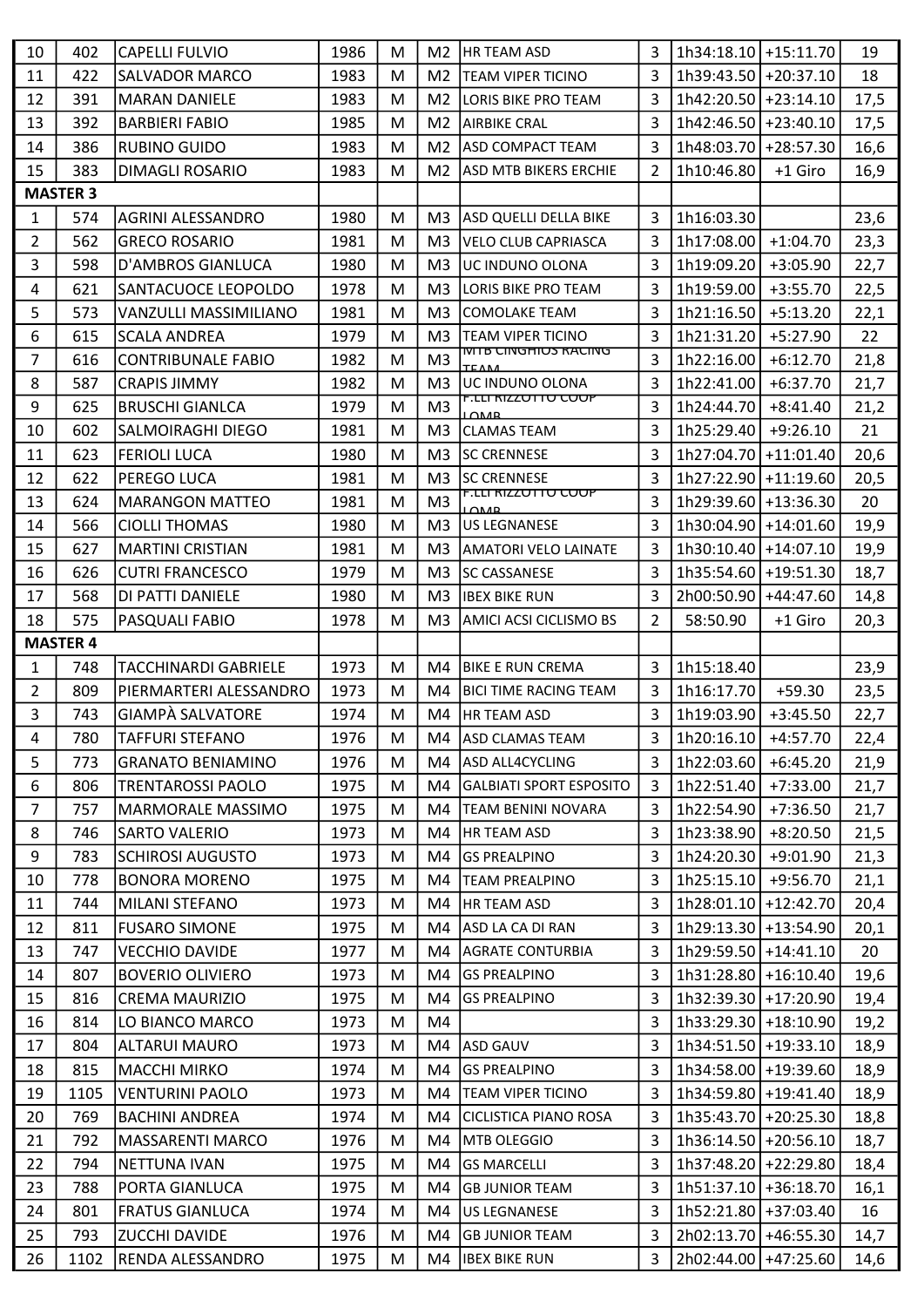|                | <b>MASTER 5</b>  |                             |      |   |                |                              |                |                        |            |      |
|----------------|------------------|-----------------------------|------|---|----------------|------------------------------|----------------|------------------------|------------|------|
| 1              | 967              | <b>AGOSTINONE DOMENICO</b>  | 1970 | M | M <sub>5</sub> | LORIS BIKE PRO TEAM          | 3              | 1h17:18.10             |            | 23,2 |
| $\overline{2}$ | 1117             | DELL'ANGELO MARCO           | 1971 | M | M <sub>5</sub> | <b>GS MARCELLI</b>           | 3              | 1h22:03.10             | $+4:45.00$ | 21,9 |
| 3              | 975              | RICCARDI ANGELO             | 1971 | M | M <sub>5</sub> | <b>BICITIME RACING TEAM</b>  | 3              | 1h22:15.30             | $+4:57.20$ | 21,8 |
| 4              | 969              | <b>TOSI FABIO</b>           | 1968 | M | M <sub>5</sub> | ASD ALL4CYCLING              | 3              | 1h23:03.80             | $+5:45.70$ | 21,6 |
| 5              | 956              | <b>CAPELLI DARIO</b>        | 1969 | M | M <sub>5</sub> | <b>TEK SENES</b>             | 3              | 1h24:19.80             | $+7:01.70$ | 21,3 |
| 6              | 939              | <b>BARBERO RICCARDO</b>     | 1969 | M | M <sub>5</sub> | <b>MTB OLEGGIO</b>           | 3              | 1h27:13.80             | $+9:55.70$ | 20,6 |
| $\overline{7}$ | 933              | <b>BALLARÈ GABRIELE</b>     | 1972 | M | M <sub>5</sub> | <b>HR TEAM ASD</b>           | 3              | 1h27:29.50 +10:11.40   |            | 20,5 |
| 8              | 931              | <b>TESTA PATRIZIO</b>       | 1968 | M | M <sub>5</sub> | <b>SKORPIONI RACING</b>      | 3              | 1h29:51.80 +12:33.70   |            | 20   |
| 9              | 1113             | ZOCCHI FABRIZIO             | 1968 | M | M <sub>5</sub> | <b>MTB EVALOON</b>           | 3              | $1h33:30.20$ +16:12.10 |            | 19,2 |
| 10             | 976              | MILANATO VALERIO            | 1968 | M | M <sub>5</sub> | MTB LOMAZZO                  | 3              | 1h33:52.70 +16:34.60   |            | 19,1 |
| 11             | 935              | <b>MASTRIA GIANCARLO</b>    | 1971 | M | M <sub>5</sub> | <b>AMATORI VELO LAINATE</b>  | 3              | 1h36:03.20 +18:45.10   |            | 18,7 |
| 12             | 954              | <b>SARTORI WALTER</b>       | 1970 | M | M <sub>5</sub> | <b>SC CRENNESE</b>           | 3              | 1h36:12.50 +18:54.40   |            | 18,7 |
| 13             | 960              | <b>BALLOTTA ALBERTO</b>     | 1968 | M | M <sub>5</sub> | <b>ASD SKORPIONI</b>         | 3              | 1h36:34.20 +19:16.10   |            | 18,6 |
| 14             | 971              | POZZI MAURO                 | 1969 | M | M <sub>5</sub> | S.MARTINO DI VALCUVIA        | 3              | 1h37:19.50 +20:01.40   |            | 18,4 |
| 15             | 922              | <b>BERNASCONI MASSIMO</b>   | 1968 | M | M <sub>5</sub> | <b>MARTICA BIKE TEAM</b>     | 3              | 1h41:06.70 +23:48.60   |            | 17,8 |
| 16             | 937              | ZADRA MAURIZIO              | 1968 | M | M <sub>5</sub> | <b>TERNATESE</b>             | 3              | 1h51:08.10 +33:50.00   |            | 16,1 |
| 17             | 958              | PALAZZI LORIS               | 1972 | M | M <sub>5</sub> | <b>GS MARCELLI</b>           | 3              | 1h59:48.70 +42:30.60   |            | 15   |
| 18             | 974              | <b>BALLINI GIUSEPPE</b>     | 1970 | M | M <sub>5</sub> | LA CA' DI RAN                | $\overline{2}$ | 1h28:12.00             | +1 Giro    | 13,6 |
|                | <b>MASTER 6</b>  |                             |      |   |                |                              |                |                        |            |      |
| $\mathbf{1}$   | 1000             | <b>CERRUTO CARMELO</b>      | 1967 | M | M <sub>6</sub> | <b>HR TEAM ASD</b>           | 3              | 1h19:28.70             |            | 22,6 |
| $\overline{2}$ | 1125             | ARRIGONI GIAN FRANCO        | 1965 | M | M6             | <b>RE-BIKE TEAM</b>          | 3              | 1h23:38.20             | $+4:09.50$ | 21,5 |
| 3              | 1032             | <b>CAZZATO ANTONIO</b>      | 1966 | M | M <sub>6</sub> | <b>AUZATE MRG</b>            | 3              | 1h24:01.20             | $+4:32.50$ | 21,4 |
| 4              | 1007             | <b>CAVALLIN STEFANO</b>     | 1964 | M | M <sub>6</sub> | <b>ASD JUNIOR TEAM</b>       | 3              | 1h24:39.40             | $+5:10.70$ | 21,2 |
| 5              | 1041             | <b>MANZONI ROBERTO</b>      | 1963 | M | M <sub>6</sub> | <b>VAM RACE</b>              | 3              | 1h24:53.40             | $+5:24.70$ | 21,2 |
| 6              | 1123             | <b>MERICO ALVARO</b>        | 1966 | M | M <sub>6</sub> | <b>PASSIONE BICI</b>         | 3              | 1h25:08.60             | +5:39.90   | 21,1 |
| 7              | 1128             | <b>TURSI MAURO</b>          | 1966 | M | M <sub>6</sub> | LORIS BIKE PRO TEAM          | 3              | 1h25:48.90             | $+6:20.20$ | 20,9 |
| 8              | 1118             | PITTALUGA ENRICO            | 1965 | M | M <sub>6</sub> | <b>HRTEAM ASD</b>            | 3              | 1h26:35.90             | $+7:07.20$ | 20,7 |
| 9              | 1045             | <b>CIOCCA ROBERTO</b>       | 1966 | M | M <sub>6</sub> | <b>GSD AUTOFFICINA ITALO</b> | 3              | 1h26:36.90             | $+7:08.20$ | 20,7 |
| 10             | 1131             | <b>GEROSA ENDRIO</b>        | 1966 | M | M6             | RCR                          | 3              | $1h26:40.60$ +7:11.90  |            | 20,7 |
| 11             | 1026             | <b>ASNAGHI MAURO</b>        | 1966 | M | M <sub>6</sub> | S.MARTINO DI VALCUVIA        | 3              | 1h29:42.60 +10:13.90   |            | 20   |
| 12             | 1002             | <b>FORZANI CARLO</b>        | 1966 | M | M6             | <b>AGRATE CONTURBIA</b>      | 3              | 1h32:12.60 +12:43.90   |            | 19,5 |
| 13             | 1027             | <b>CASSANO MATTEO</b>       | 1966 | M | M6             | S.MARTINO DI VALCUVIA        | 3              | 1h32:21.10 +12:52.40   |            | 19,4 |
| 14             | 1006             | <b>CASERTA LORENZO</b>      | 1966 | M | M6             | <b>HR TEAM ASD</b>           | 3              | 1h32:31.10 +13:02.40   |            | 19,4 |
| 15             | 1005             | <b>BERTI MAURO</b>          | 1967 | M | M6             | HR TEAM ASD                  | 3              | 1h33:42.10 +14:13.40   |            | 19,2 |
| 16             | 1114             | <b>MUSCA CARMELO</b>        | 1963 | M | M6             | <b>AGRATE CONTURBIA</b>      | 3              | 1h35:19.30 +15:50.60   |            | 18,8 |
| 17             | 1011             | RUGGIRELLO CLAUDIO          | 1966 | M | M6             | HR TEAM ASD                  | 3              | 1h35:45.50 +16:16.80   |            | 18,7 |
| 18             | 1001             | <b>TERRUSO NATALE</b>       | 1967 | M | M6             | <b>MX PROJECT</b>            | 3              | 1h36:14.50 +16:45.80   |            | 18,7 |
| 19             | 1046             | <b>GHIRARDO MASSIMO</b>     | 1967 | M | M6             | HR TEAM ASD                  | 3              | 1h38:37.50 +19:08.80   |            | 18,2 |
| 20             | 1018             | <b>CATTANEO CESARE</b>      | 1964 | M | M6             | <b>ASD TEAM SOL</b>          | 3              | 1h40:51.70 +21:23.00   |            | 17,8 |
| 21             | 1126             | DE BORTOLI LUCA             | 1965 | M | M <sub>6</sub> | <b>SKORPIONI RACING TEAM</b> | 3              | 1h43:33.20 +24:04.50   |            | 17,3 |
| 22             | 1132             | <b>SBARRA GIANLUCA</b>      | 1964 | M | M <sub>6</sub> | LISSONE MTB                  | 3              | 1h43:52.70 +24:24.00   |            | 17,3 |
| 23             | 1129             | SPILLER ANGELO              | 1965 | M | M <sub>6</sub> | <b>TEAM USLENGHI</b>         | $\overline{3}$ | 1h44:30.20 +25:01.50   |            | 17,2 |
| 24             | 1008             | PINI MASSIMO                | 1966 | M | M <sub>6</sub> | <b>DIABOBIKE TEAM</b>        | 3              | 1h46:09.50 +26:40.80   |            | 16,9 |
| 25             | 1003             | SAIBENI GIUSEPPE            | 1966 | M | M <sub>6</sub> | <b>MTB EVALOON</b>           | 3              | 1h49:07.90 +29:39.20   |            | 16,4 |
| 26             | 1004             | MASCIOCCHI ROBERTO          | 1964 | M | M6             | <b>BIKE TEAM SEREGNO</b>     | 3              | 1h51:03.70 +31:35.00   |            | 16,2 |
| 27             | 1130             | RABONI LUCA                 | 1967 | м | M <sub>6</sub> |                              | 3              | 1h54:13.90 + 34:45.20  |            | 15,7 |
| 28             | 1044             | <b>MORONI GIAMPIERO</b>     | 1963 | M | M6             | <b>SKORPIONI RACING</b>      | 3              | 2h05:12.30 +45:43.60   |            | 14,3 |
|                | <b>MASTER 7+</b> |                             |      |   |                |                              |                |                        |            |      |
| $\mathbf{1}$   | 46               | <b>GARGANTINI GIANCARLO</b> | 1962 | M |                | M7+ TRIANGOLO LARIANO        | 3              | 1h25:57.50             |            | 20,9 |
| $\overline{2}$ | 58               | <b>ZAMBONI ANDREA</b>       | 1961 | M | $M7+$          | <b>TEAM RIDICULOUS</b>       | 3              | 1h26:30.20             | $+32.70$   | 20,8 |
| 3              | 41               | PIROZZINI LUCIO             | 1952 | M |                | M7+ AUZATE MRG               | 3              | 1h27:57.70             | $+2:00.20$ | 20,4 |